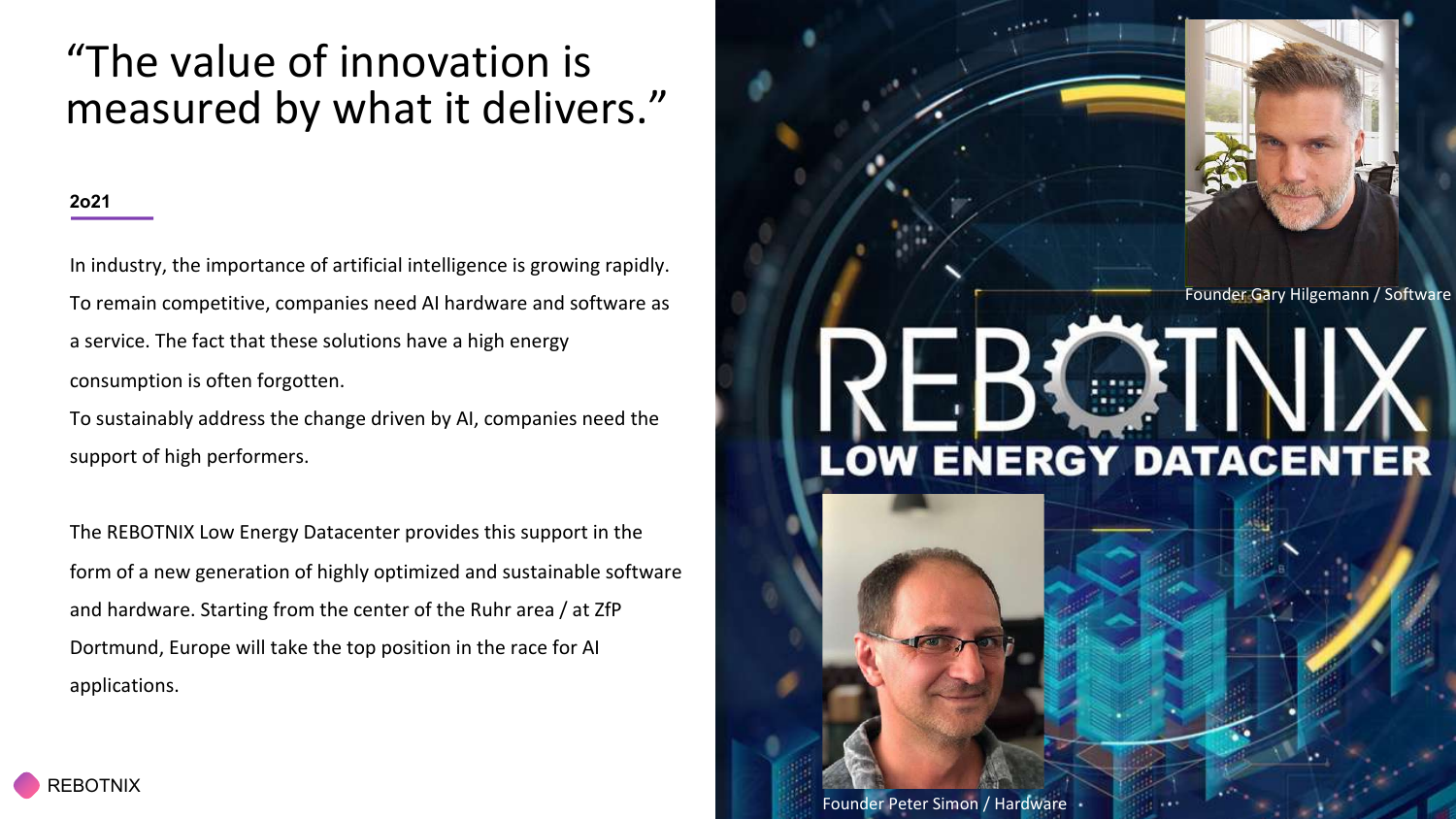

## "Electricity efficiency is the future."

Up to 16 power- and space-saving GUSTAV nodes can be installed on one rentable unit.

Using the computing capacity generated by this system, companies can develop significantly faster and more cost-effective solutions.

Companies can either use the available computing capacity themselves, or immediately use the models already available as a service.



Example of GUSTAV AI Cluster Nodes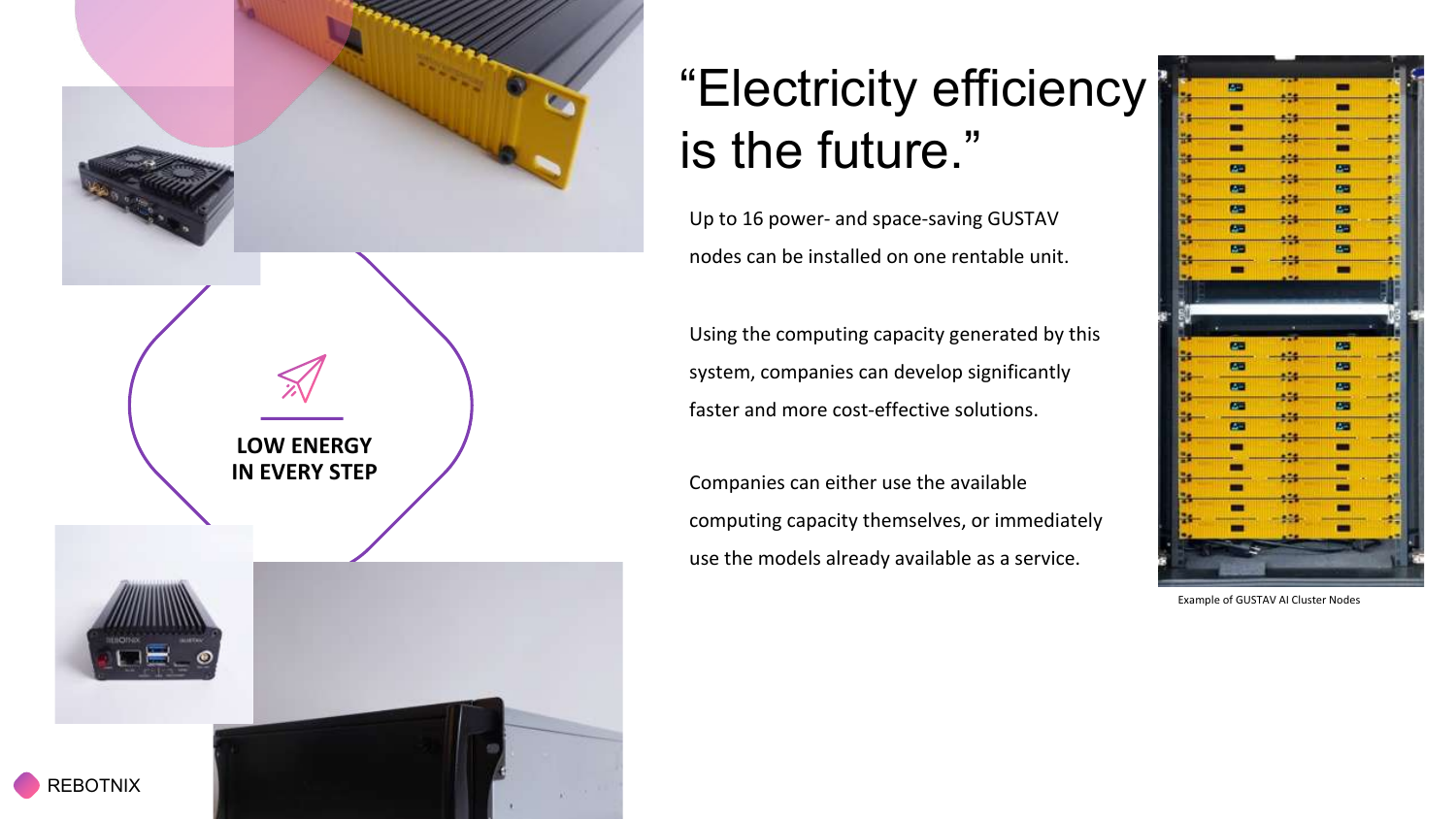## Performance Property at a Glance

#### **REBOTNIX® Low Energy Data Center**

The Low Energy Data Center portfolio delivers production-ready AI models as a service. These can be easily integrated into any corporate structure.

The distribution algorithm developed by REBOTNIX enables optimal load distribution between public or even private networks.

Up to 700,000 parallel requests can be processed per unit.

#### **GUSTAV**

Operates between 5 and 30 watts. Comparable systems consume up to 300-800 watts.

**PRIVACY**

Provides protection via a decentralized global Internet connection architecture.



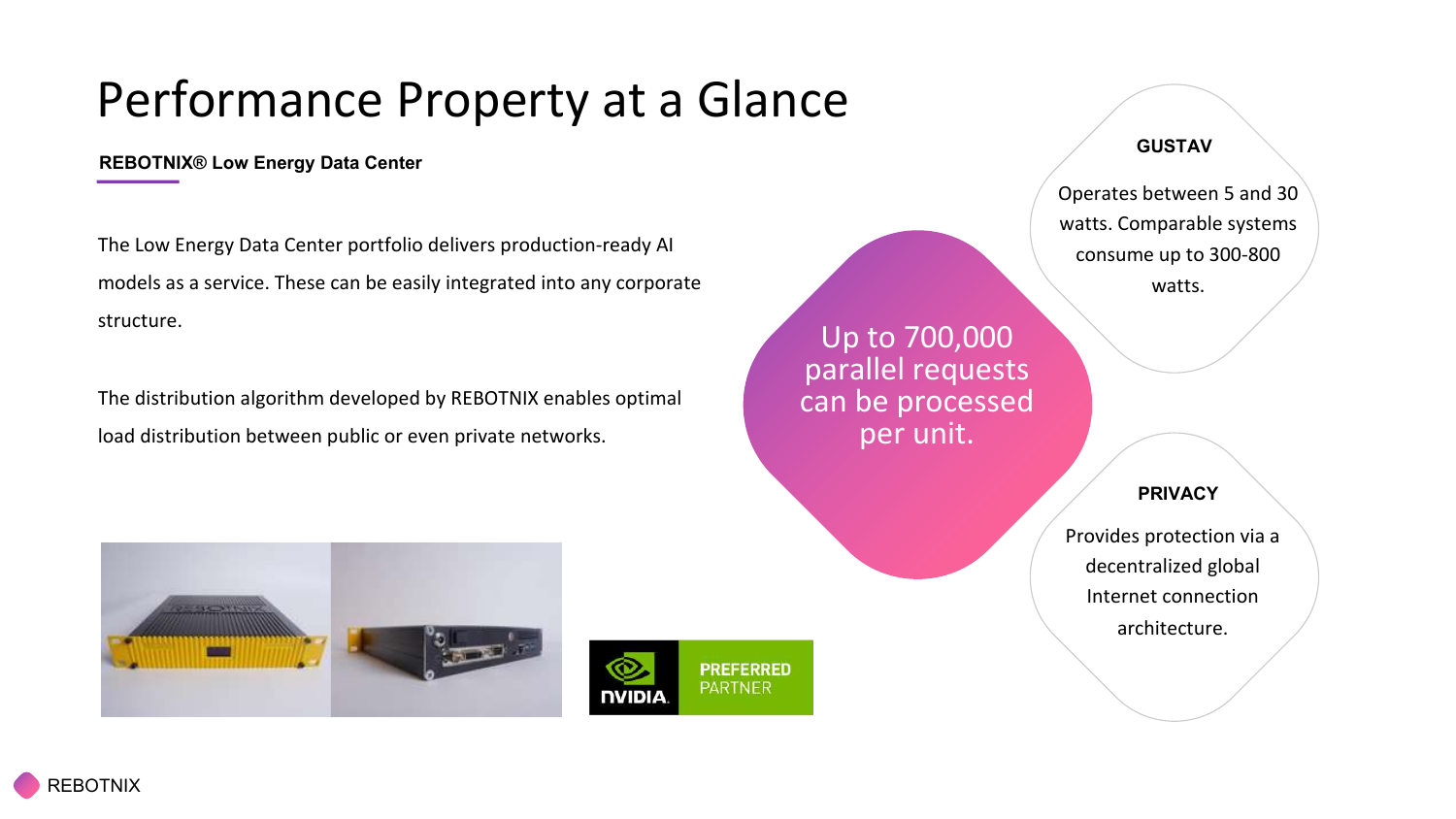## "Clean cities through secure data."

#### **Powered by REBOTNIX® Low Energy Data Center**



One of the first applications REBOTNIX has collected during the development of safe, efficient and sustainable AI solutions for cities. GUSTAV SMART CITY SOLUTIONS is a complete solution consisting of software, hardware for an image recognition application within a city. The system can be permanently installed on an existing waste collection vehicle. The system stores signs or markings relevant for waste disposal. Faces or license plates are reliably rendered unrecognizable.

All relevant data is recorded and securely processed directly in the vehicle. At the end of the day, the system transmits the results to the interfaces of a commercial enterprise. Municipalities thus receive daily updates on road conditions, traffic signs, road works or traffic reports at hot spots. The system considerably relieves the dispatchers of a business operation. All models are developed by the REBOTNIX Low Energy Data Center and continuously optimized with sustainability in mind.

Since 2016, REBOTNIX has been one of four officially certified partners of the US corporation NVIDIA™, the world market leader for powerful AI processors and provider of a GUSTAV system, located in Germany.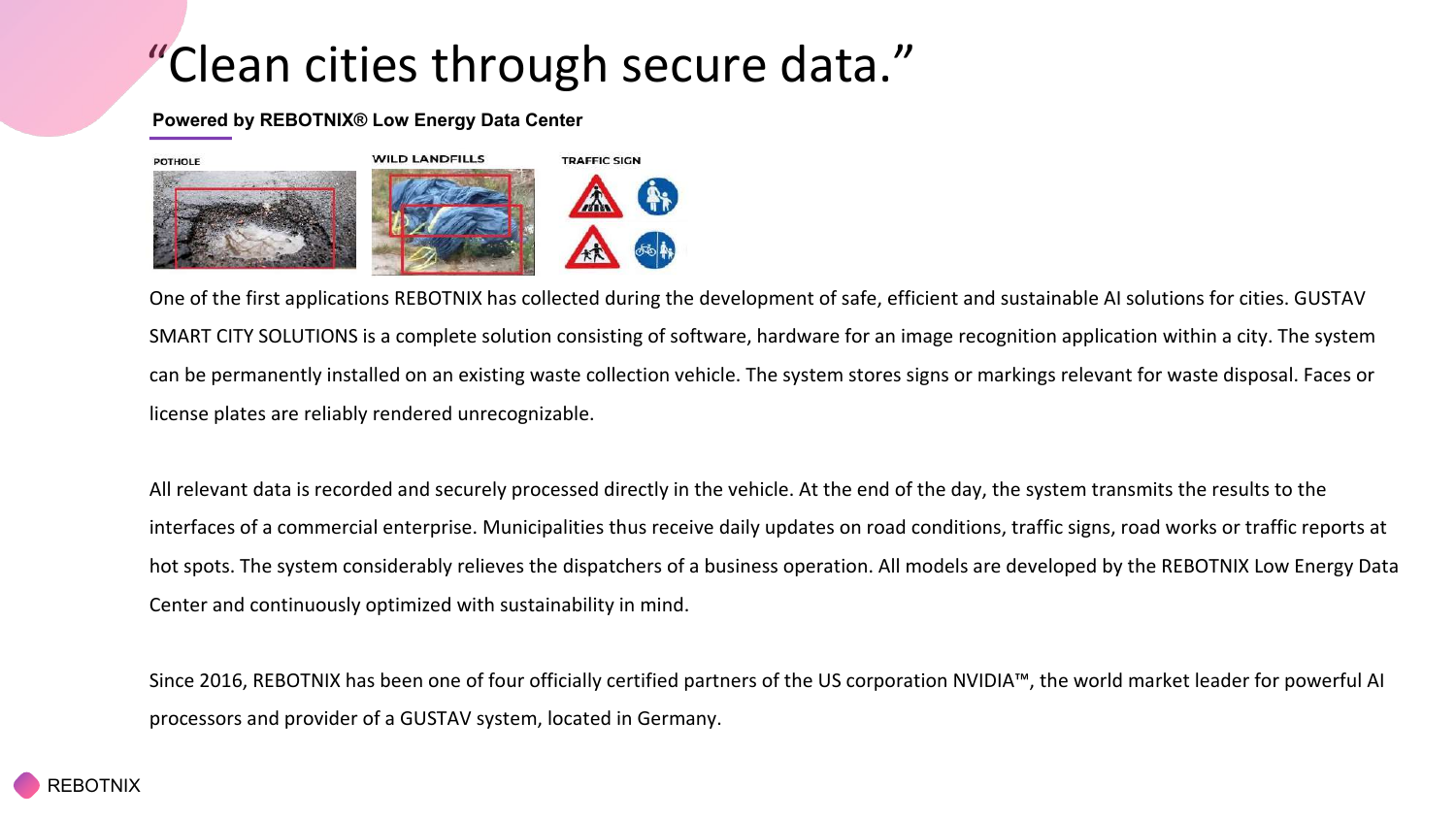## "Further services in REBOTNIX Data Center"

#### **Stand: 2o21**



#### **VOICESURFER**

Automatically translates an audio track in any video file into up to 16 languages. An AI-based interpreter with a virtual sound studio becomes a reality.

**PRIVACY** Anonymizes reliably and costefficiently any face or license plate number automatically. This turns a camera into a DSGVO-compliant

and secure sensor in public spaces.



#### **VISIONTOOLS**

Is a software for the creation and simulation of high quality AI models. The software is able to capture the real CO2 consumption in relation to the energy cost and accuracy of the particular AI model.

HTTPS://VOICESURFER.COM HTTPS://PRIVACY.REBOTNIX.COM HTTPS://REBOTNIX.COM/VISION-TOOLS

**EBOTNIX**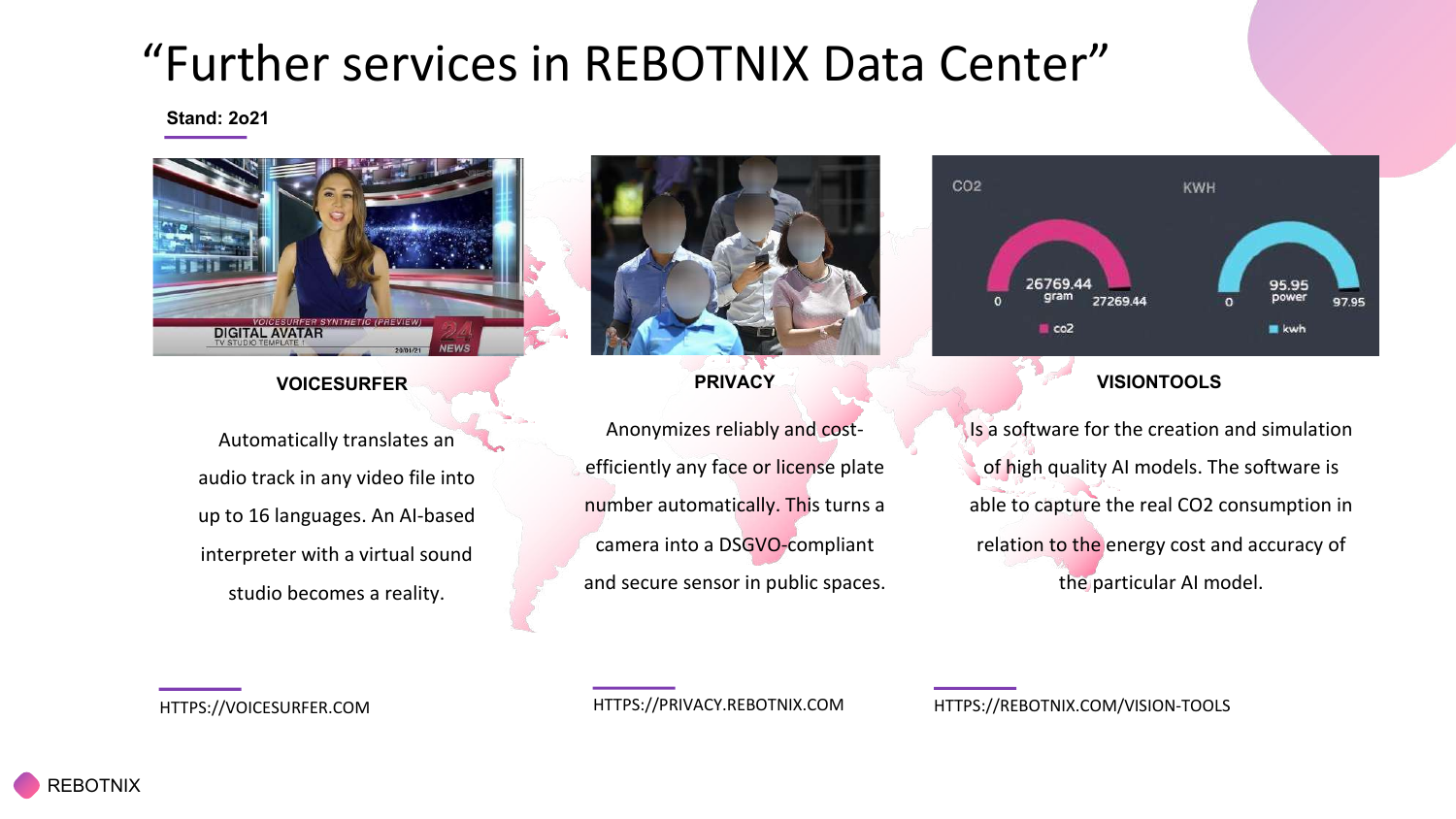## "Network effects through digital platforms"

#### **REBOTNIX® Low Energy Data Center**

Digital platforms are much more than just social media. Of the ten most valuable companies in the world, seven are digital platforms. All of these companies are located outside Europe. They are search engines, media and communications platforms, and cloud applications for industry. They all have the unification of data with services in common.

The REBOTNIX Low Energy Datacenter offers digital platforms, which can be used cost-efficiently by the industry sectors trade, logistics, energy, smart city and others. Companies can also build their own platform with the tools of the REBOTNIX Low Energy Datacenter.







Agriculture

Smart cities

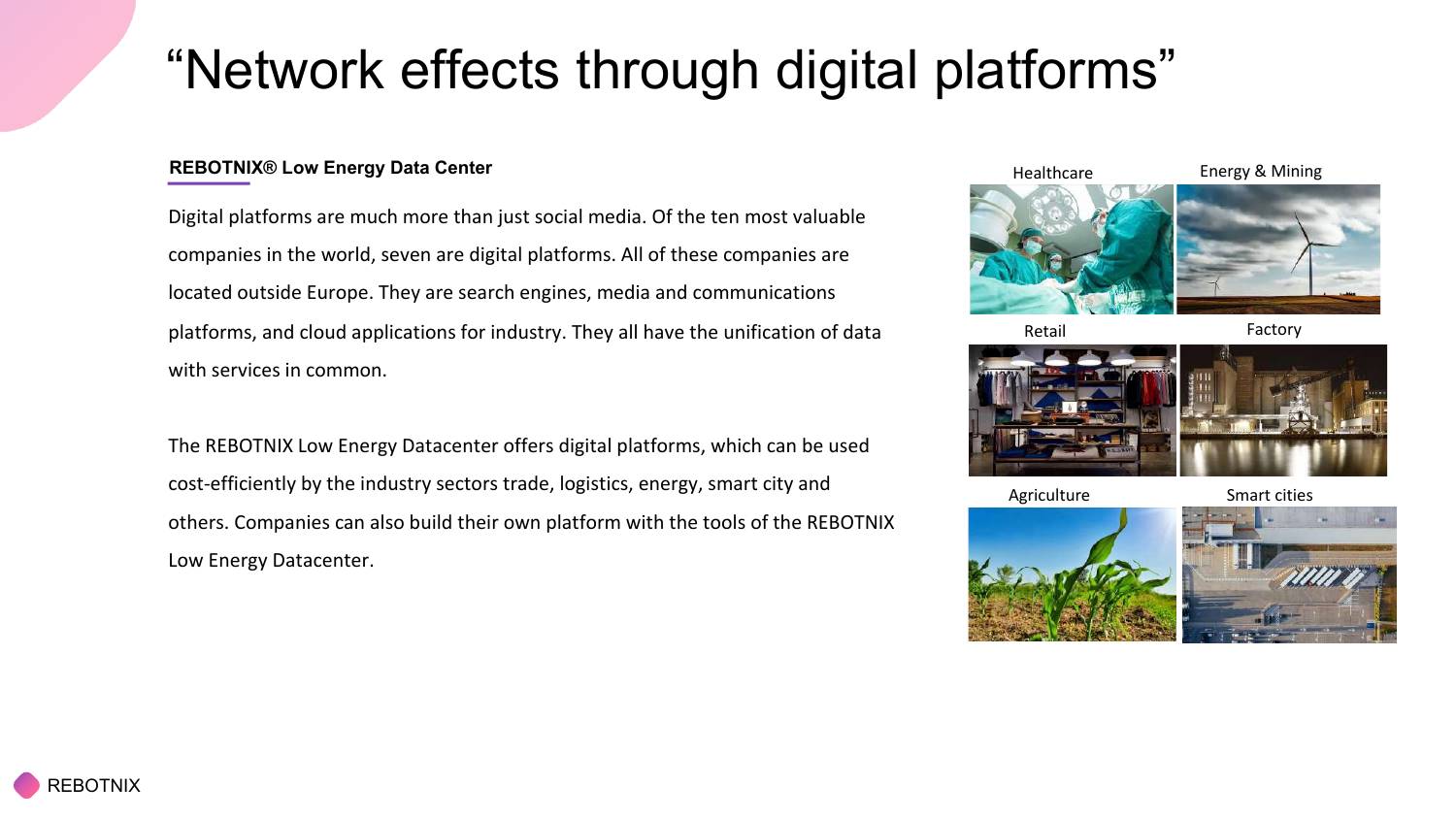## "To the point"

**The REBOTNIX® Low Energy Datacenter offers**



- Companies that need hardware, software and the necessary expertise for efficient, CO2-saving and secure AI solutions.
- Credibility and trustworthiness through over 100 successfully implemented projects.
- Faster and more cost-effective solutions supported by innovative technology.
- Future potential through digital platforms.
- Prospects for Europe and Germany on the international AI market.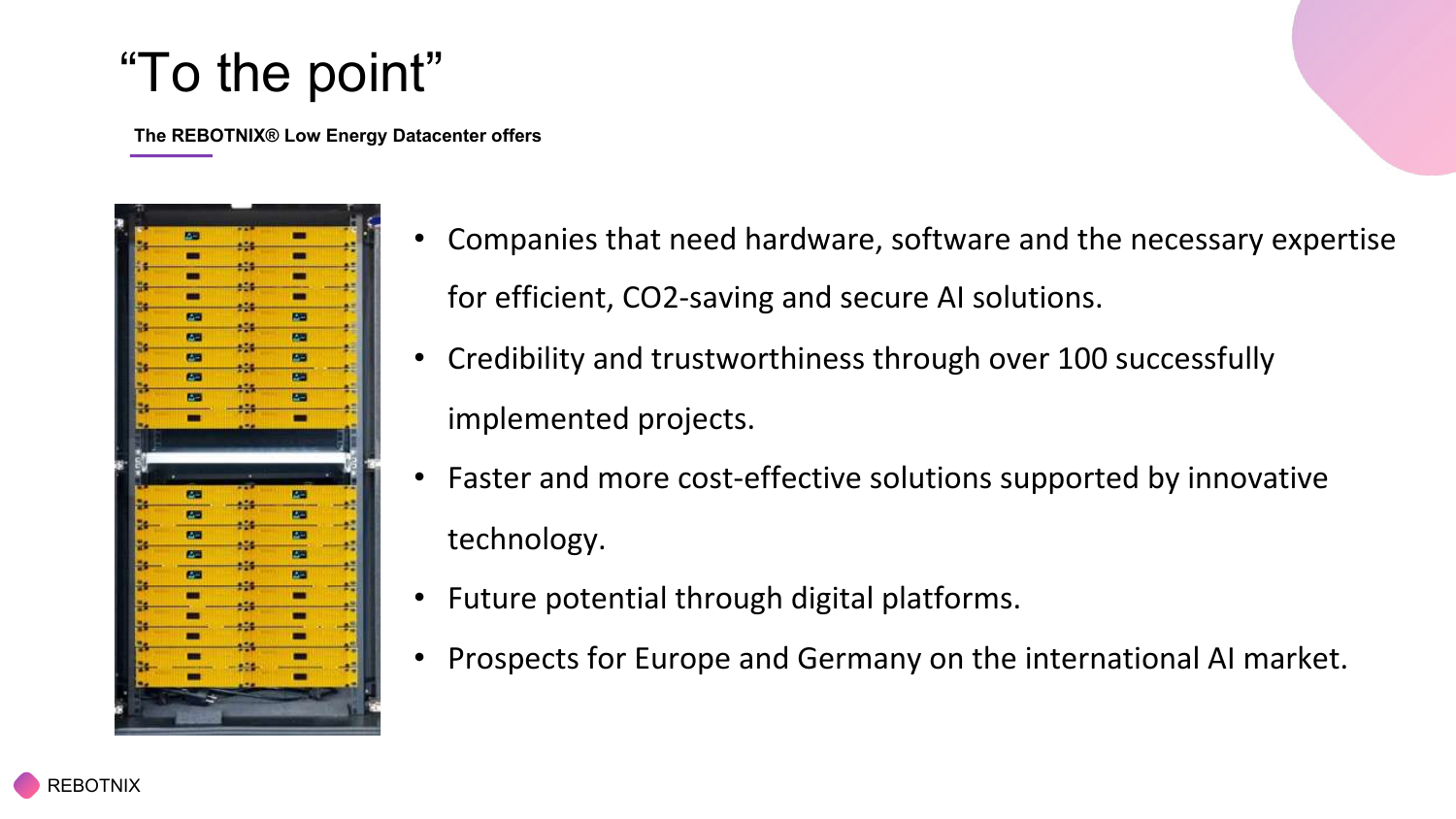## "The future today till 2024"

**The REBOTNIX® Low Energy Datacenter offers**



We will be able to run up to 70 different AI models per module. 280 AI modules inside on the motherboard. This means more service, more revenue and extremely low operating costs.

Our VISION for 2022 is a four-fold system consisting of a modular plug-in system.

The systems increase the space requirement once again while at the same time increasing the computing capacity.

The modules can be different from their performance class. The transfer always works from a master to slave or from slave to master.

The factor will increase by 200 times by 2024 without the high investment costs for the motherboard.